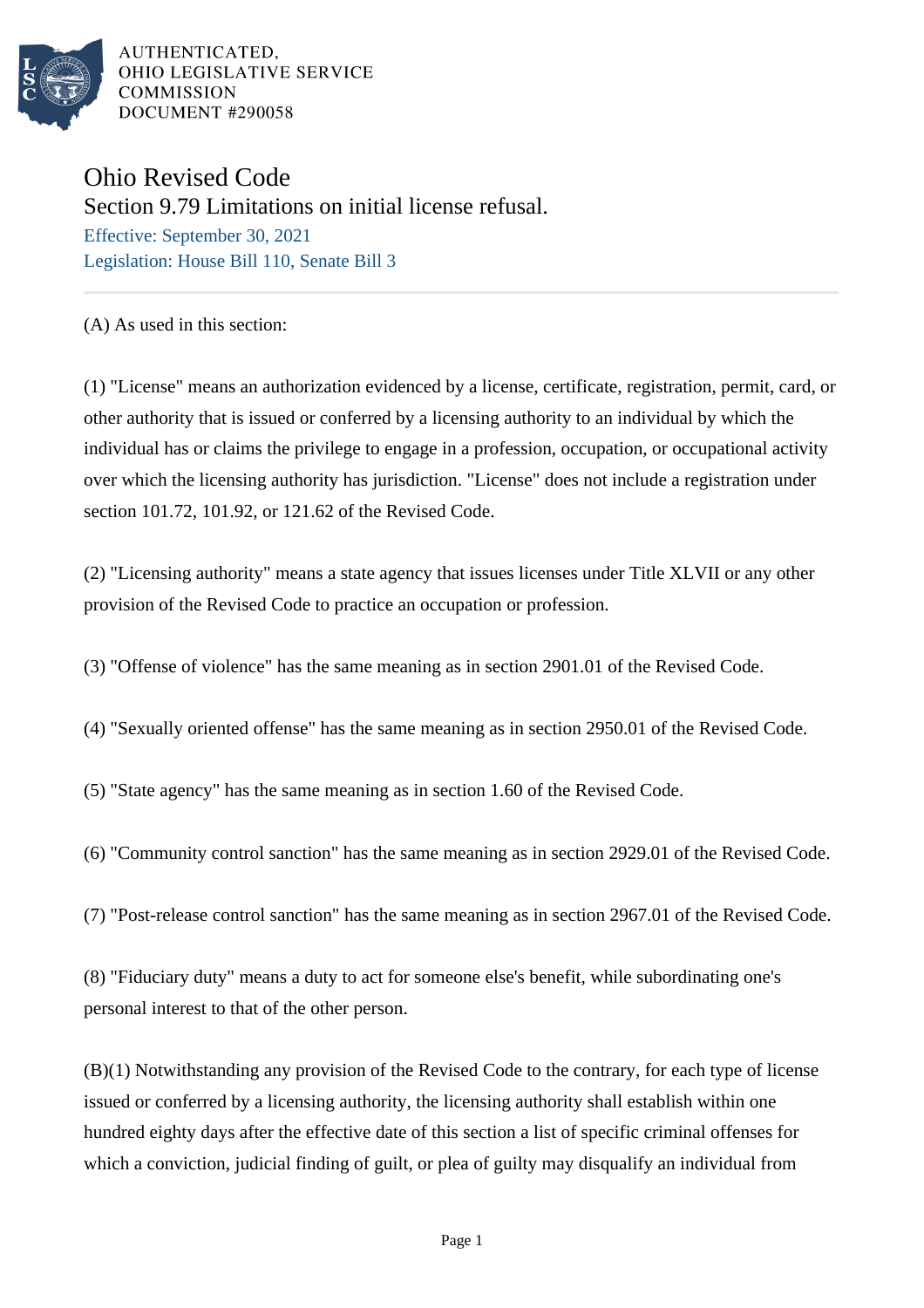

obtaining an initial license. The licensing authority shall make the list available to the public on the licensing authority's web site pursuant to division (C) of section 9.78 of the Revised Code. The licensing authority, in adopting the list, shall do both of the following:

(a) Identify each disqualifying offense by name or by the Revised Code section number that creates the offense;

(b) Include in the list only criminal offenses that are directly related to the duties and responsibilities of the licensed occupation.

(2) The licensing authority may include in the list an existing or former municipal ordinance or law of this or any other state or the United States that is substantially equivalent to any section or offense included in the list adopted under division (B)(1) of this section.

 $(C)(1)$  Except as provided in division  $(C)(2)$  or  $(D)$  of this section, a licensing authority shall not refuse to issue an initial license to an individual based on any of the following:

(a) Solely or in part on a conviction of, judicial finding of guilt of, or plea of guilty to an offense;

(b) A criminal charge that does not result in a conviction, judicial finding of guilt, or plea of guilty;

(c) A nonspecific qualification such as "moral turpitude" or lack of "moral character";

(d) A disqualifying offense included on the list adopted under division (B) of this section, if consideration of that offense occurs after the time periods permitted in division (D) of this section.

(2) If the individual was convicted of, found guilty pursuant to a judicial finding of, or pleaded guilty to a disqualifying offense included in the list adopted under division (B) of this section for the license for which the individual applied, the licensing authority may take the conviction, judicial finding of guilt, or plea of guilty into consideration in accordance with division (D) of this section.

(D)(1) A licensing authority that may, under this section, consider a conviction of, judicial finding of guilt of, or plea of guilty to an offense in determining whether to refuse to issue an initial license to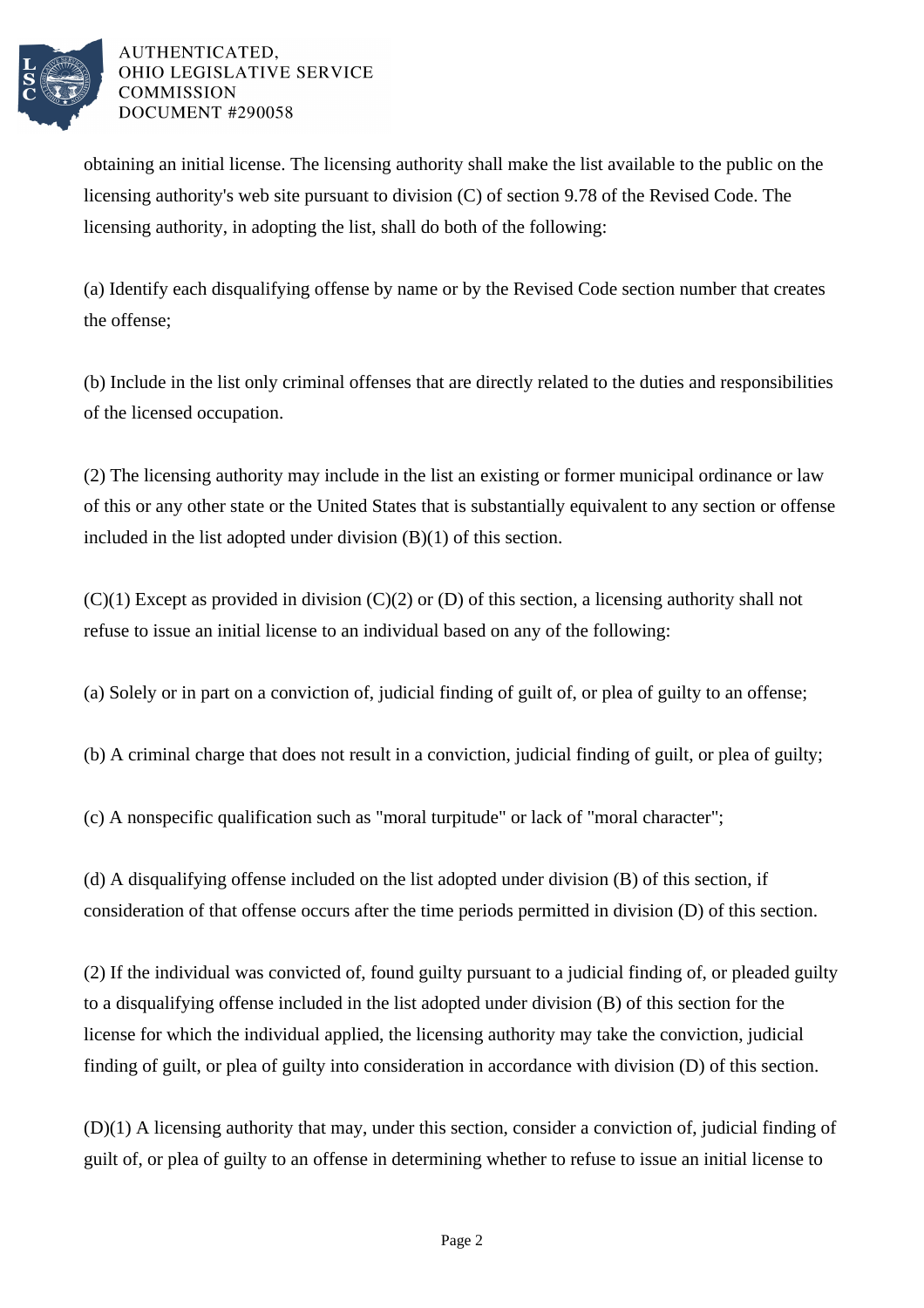

an individual shall consider all of the following factors and shall use a preponderance of the evidence standard in evaluating those factors to determine whether the conviction, judicial finding of guilt, or plea of guilty disqualifies the individual from receiving the license:

(a) The nature and seriousness of the offense for which the individual was convicted, found guilty pursuant to a judicial finding, or pleaded guilty;

(b) The passage of time since the individual committed the offense;

(c) The relationship of the offense to the ability, capacity, and fitness required to perform the duties and discharge the responsibilities of the occupation;

(d) Any evidence of mitigating rehabilitation or treatment undertaken by the individual, including whether the individual has been issued a certificate of qualification for employment under section 2953.25 of the Revised Code or a certificate of achievement and employability under section 2961.22 of the Revised Code;

(e) Whether the denial of a license is reasonably necessary to ensure public safety.

(2) A licensing authority may take a disqualifying offense into account only during the following time periods:

(a) For a conviction of, judicial finding of guilt of, or plea of guilty to a disqualifying offense that does not involve a breach of fiduciary duty and that is not an offense of violence or a sexually oriented offense, whichever of the following is later, provided the individual was not convicted of, found guilty pursuant to a judicial finding of, and did not enter a plea of guilty to any other offense during the applicable period:

(i) Five years from the date of conviction, judicial finding of guilt, or plea of guilty;

(ii) Five years from the date of the release from incarceration;

(iii) The time period specified in division  $(D)(3)$  of this section.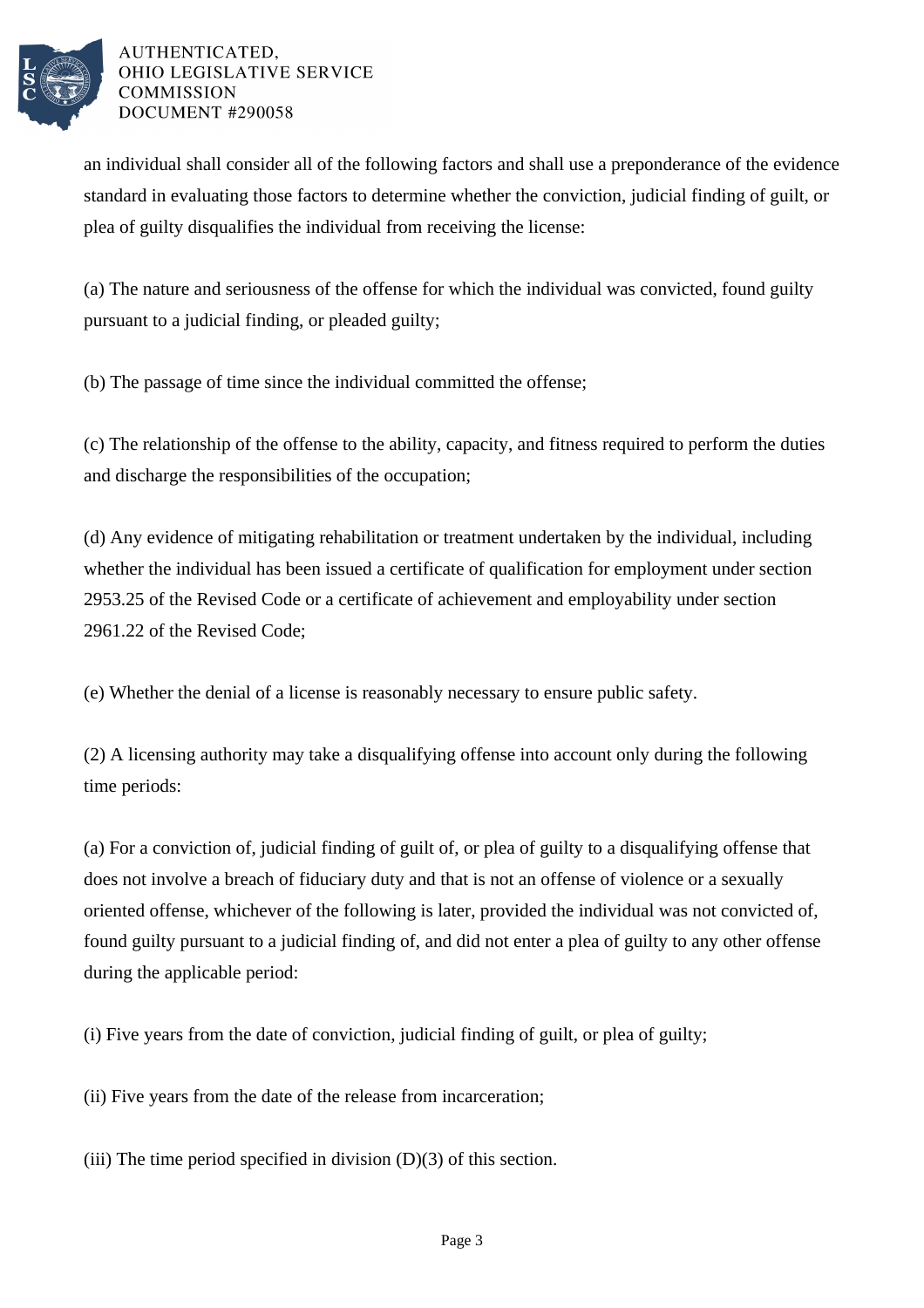

(b) For a conviction of, judicial finding of guilt of, or plea of guilty to a disqualifying offense that involves a breach of fiduciary duty and that is not an offense of violence or a sexually oriented offense, whichever of the following is later, provided the individual was not convicted of, found guilty pursuant to a judicial finding of, and did not enter a plea of guilty to any other offense during the applicable period:

(i) Ten years from the date of conviction, judicial finding of guilt, or plea of guilty;

(ii) Ten years from the date of the release from incarceration;

(iii) The time period specified in division (D)(4) of this section.

(c) For a conviction of, judicial finding of guilt of, or plea of guilty to a disqualifying offense that is an offense of violence or a sexually oriented offense, any time.

(3) If an individual is subject to a community control sanction, parole, or post-release control sanction based on a conviction of, judicial finding of guilt of, or plea of guilty to a disqualifying offense that is not an offense of violence or a sexually oriented offense, a licensing authority may take the offense into account during the following time periods:

(a) If the community control sanction, parole, or post-release control sanction was for a term of less than five years, the period of the community control sanction, parole, or post-release control sanction plus the number of years after the date of final discharge of the community control sanction, parole, or post-release control sanction necessary to equal five years;

(b) If the community control sanction, parole, or post-release control sanction was for a term of five years or more, the period of the community control sanction, parole, or post-release control sanction.

(4) If an individual is subject to a community control sanction, parole, or post-release control sanction based on a conviction of, judicial finding of guilt of, or plea of guilty to a disqualifying offense that involved a breach of fiduciary duty and that is not an offense of violence or a sexually oriented offense, a licensing authority may take the offense into account during the following time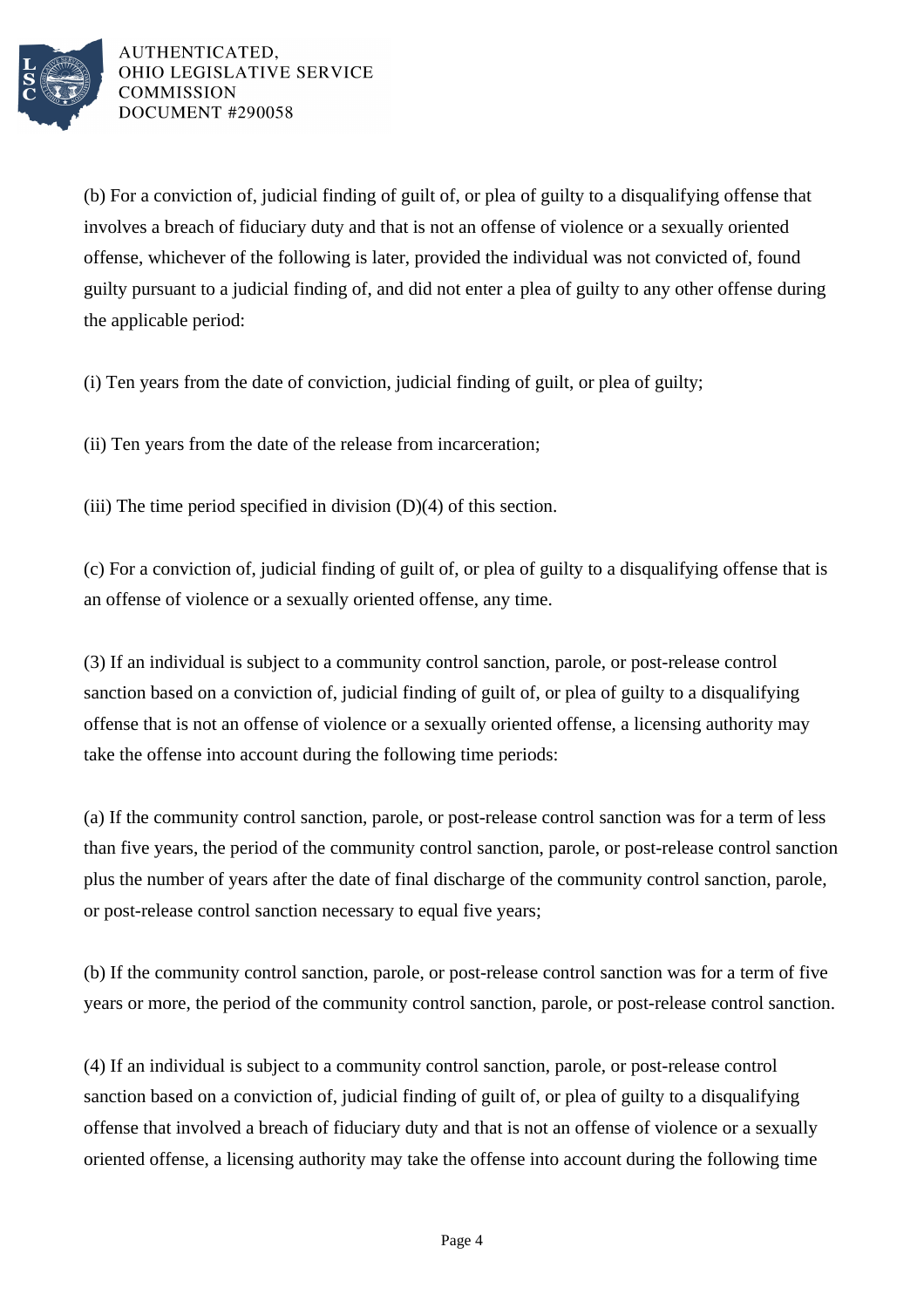

periods:

(a) If the community control sanction, parole, or post-release control sanction was for a term of less than ten years, for the period of the community control sanction, parole, or post-release control sanction plus the number of years after the date of final discharge of the community control sanction, parole, or post-release control sanction necessary to equal ten years;

(b) If the community control sanction, parole, or post-release control sanction was for a term of ten years or more, the period of the community control sanction, parole, or post-release control sanction.

(E) If a licensing authority refuses to issue an initial license to an individual pursuant to division (D) of this section, the licensing authority shall notify the individual in writing of all of the following:

(1) The grounds and reasons for the refusal, including an explanation of the licensing authority's application of the factors under division (D) of this section to the evidence the licensing authority used to reach the decision;

(2) The individual's right to a hearing regarding the licensing authority's decision under section 119.06 of the Revised Code;

(3) The earliest date the individual may reapply for a license;

(4) Notice that evidence of rehabilitation may be considered on reapplication.

(F) In an administrative hearing or civil action reviewing a licensing authority's refusal to issue an initial license under this section, the licensing authority has the burden of proof on the question of whether the individual's conviction of, judicial finding of guilt of, or plea of guilty to an offense directly relates to the licensed occupation.

(G) A licensing authority that is authorized by law to limit or otherwise place restrictions on a license may do so to comply with the terms and conditions of a community control sanction, post-release control sanction, or an intervention plan established in accordance with section 2951.041 of the Revised Code.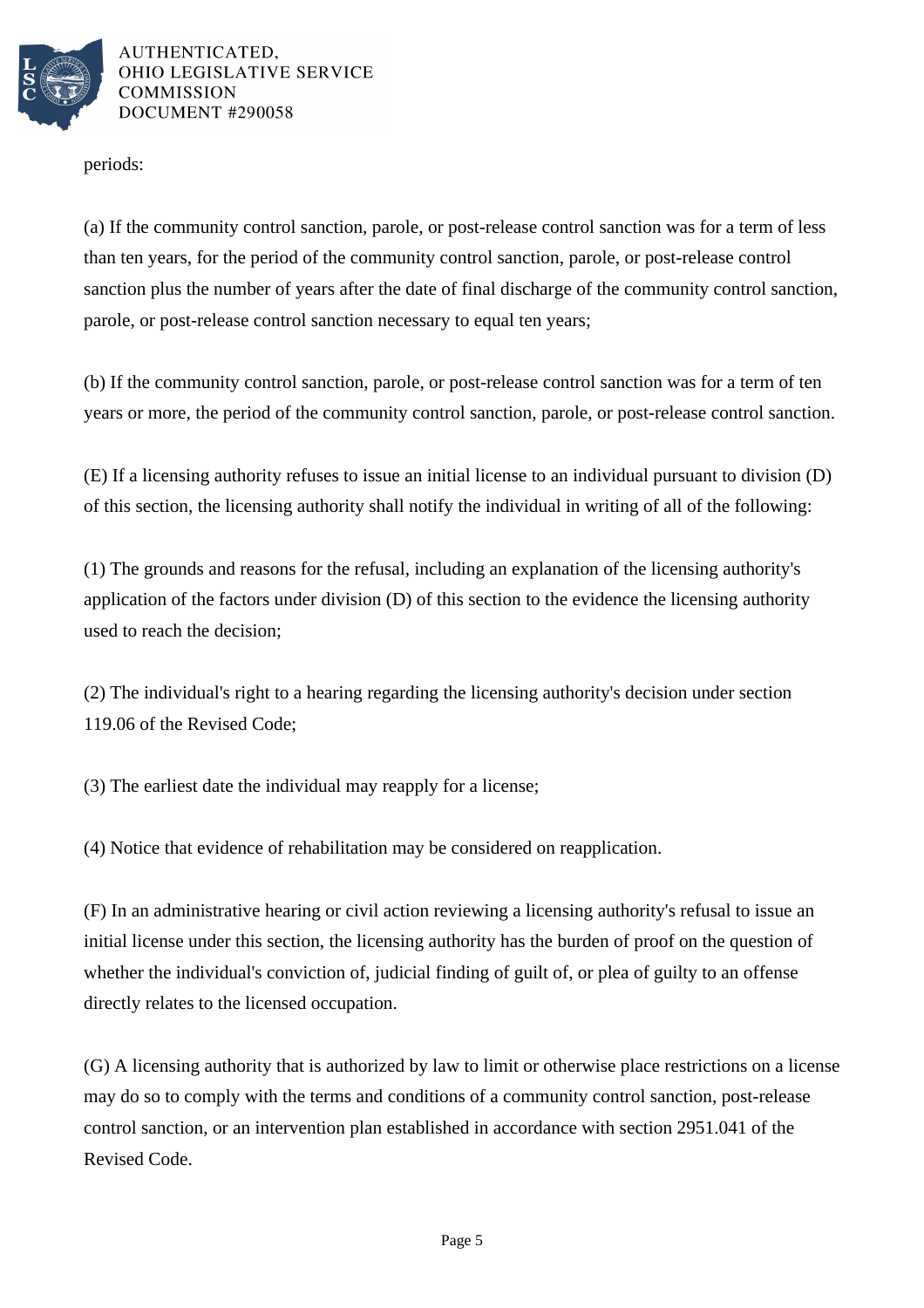

(H) Each licensing authority shall adopt any rules that it determines are necessary to implement this section.

(I) This section does not apply to any of the following:

(1) Any position for which appointment requires compliance with section 109.77 of the Revised Code or in which an individual may satisfy the requirements for appointment or election by complying with that section;

(2) Any position for which federal law requires disqualification from licensure or employment based on a conviction of, judicial finding of guilt of, or plea of guilty to an offense;

(3) Community-based long-term care services certificates and community-based long-term care services contracts or grants issued under section 173.381 of the Revised Code;

(4) Certifications of a provider to provide community-based long-term care services under section 173.391 of the Revised Code;

(5) Certificates of authority to a health insuring corporation issued under section 1751.05 of the Revised Code;

(6) Licenses to operate a home or residential care facility issued under section 3721.07 of the Revised Code;

(7) Certificates of authority to make contracts of indemnity issued under section 3931.10 of the Revised Code;

(8) Supported living certificates issued under section 5123.161 of the Revised Code;

(9) Certificates to administer medications and perform health-related activities under section 5123.45 of the Revised Code.